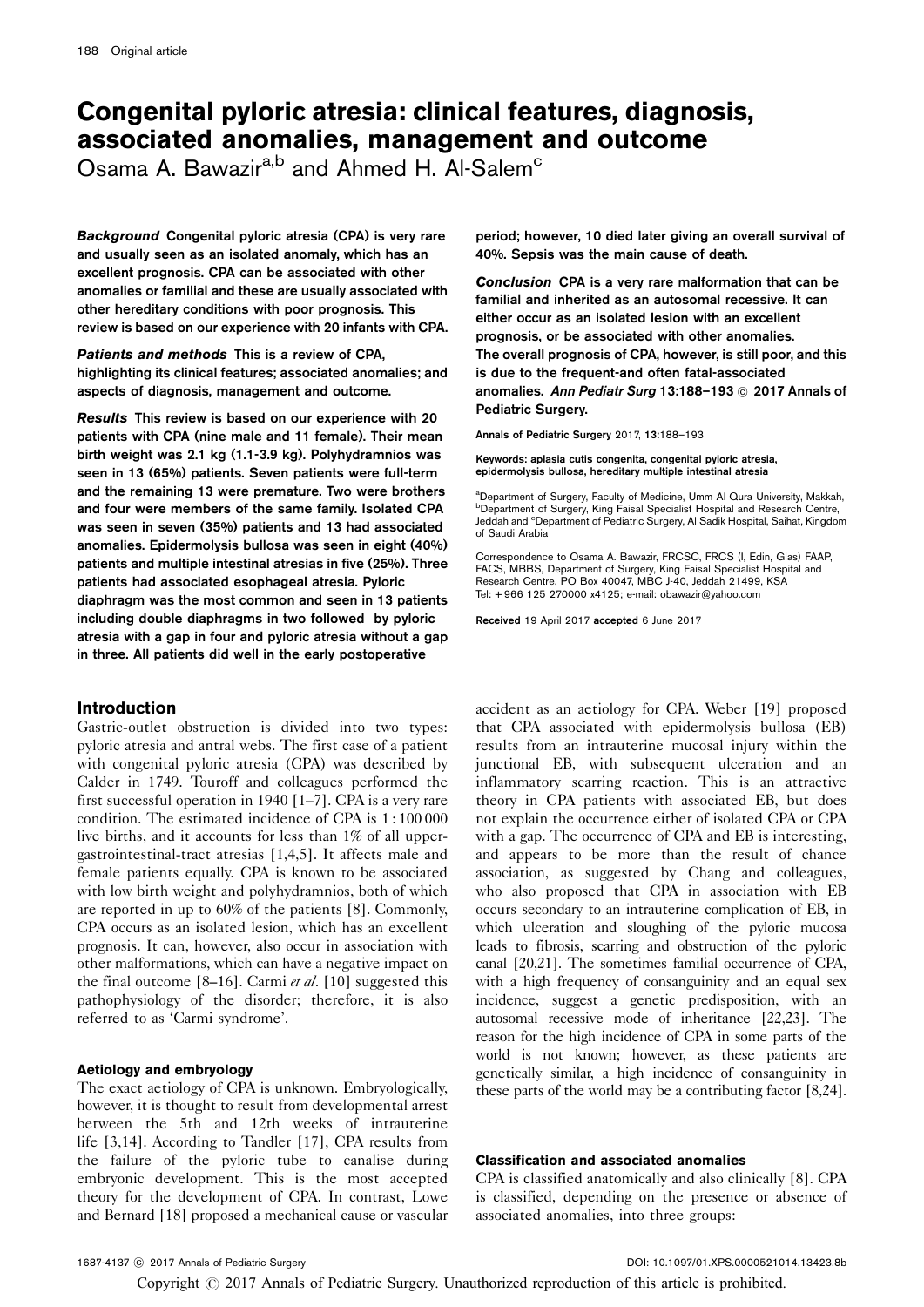## Isolated CPA [\[1](#page-4-0)]

In these patients, CPA occurs in isolation without other anomalies. These patients have an excellent prognosis.

## CPA associated with other genetic disorders like EB and aplasia cutis congenita (ACC) [\[6,9–11,25–30](#page-4-0)]

Patients with this combination have the worst prognosis. Although CPA commonly occurs in isolation, it is frequently reported in association with other anomalies, which are commonly seen in 30–45% of the patients. Ilce et al. [\[4\]](#page-4-0) reported associated anomalies in 43.8% of their patients. This study has reported associated anomalies in 54.5% of the patients [\[8\]](#page-4-0). EB and intestinal atresias are the most common associated anomalies. EB in association with CPA was first described by Swinbume and Kohler [\[31\]](#page-5-0). It is believed that CPA in association with EB results from the intrauterine sloughing of the mucous membrane, with subsequent healing by fibrous tissue, leading to the obliteration of the pylorus lumen [\[21](#page-4-0)]. This is supported by the occasional occurrence of atresias in other parts of the gastrointestinal tract, such as the oesophagus, larynx and anus. The occurrence of acquired pyloric atresia in association with EB is another supporting factor [\[32–36\]](#page-5-0). Although this can explain the occurrence of the pyloric membrane, it does not explain the occurrence of CPA with a gap between the two ends [\[24](#page-4-0)]. A more acceptable theory is that both conditions are genetically determined, and their occurrence together is due either to the pleiotropic expression of a single gene, or the action of two closely related genes. This is also the case with ACC, which is seen in association with CPA. More commonly, all three conditions may occur in the same patient [\[10,11,35\]](#page-4-0). ACC is also a hereditary condition, and this study proposes that the occurrence of CPA, together with EB and ACC, is the result of closely linked abnormal genes.

EB consists of a group of hereditary bullous skin disorders. On the basis of histology, it is divided into three types: EB simplex, junctional EB and dystrophic EB. All three types have been reported in association with CPA, although junctional EB is the most frequently reported. Evidence suggests that the CPA–EB association is a distinct clinical entity, which is now referred to as the CPA–EB syndrome. This clinical entity may result from a mutation in one of the integrin genes. The absence of detectable  $\alpha$ -6 integrin, but not  $\beta$ -4 integrin, in these patients raises the possibility that  $\alpha$ -6 integrin or its ligands are responsible for the CPA–junctional EB association [\[20–22,37](#page-4-0)]. In eight of the patients, CPA was associated with EB, four being from the same family. One of them also had associated ACC [\[8\]](#page-4-0).

#### CPA associated with other intestinal atresias [\[8,12,13,38–41](#page-4-0)]

The associated intestinal atresias are usually multiple, and can form part of the hereditary multiple intestinal atresias (HMIA) [\[4,5,14,15](#page-4-0)]. These atresias can affect any part of the gastrointestinal tract, from the stomach to the rectum. The presence of these associated anomalies is a contributing factor for the reported high mortality in these patients [\[8](#page-4-0)]. The possibility of associated intestinal atresias must always be kept in mind, and, to exclude or

locate associated colonic atresia, a preoperative barium enema is advocated. The presence of calcification on plain abdominal radiography should raise the possibility of associated HMIA [\[42\]](#page-5-0). Intraoperatively, it is also important to check the patency of the remaining intestines, using a catheter that is passed distally and injecting saline, to exclude associated intestinal atresias, which are often multiple. HMIA is a very rare condition transmitted as an autosomal recessive inheritance. The atresias can affect any part of the gastrointestinal tract, from the oesophagus to the rectum. Although the atresias are multiple, there are variations in the affected parts of the gastrointestinal tract among the reported patients, even among affected brothers [\[5,12,13](#page-4-0)]. This may be attributed either to gene mutations or to incomplete gene penetration. Lambrecht and Kluth [\[43\]](#page-5-0) collected 35 welldocumented patients of HMIA from the literature. An interesting finding in some of these patients is the occurrence of CPA with distal duodenal atresia. This occurrence forms a closed duodenal loop, in which biliary and pancreatic secretions accumulate, leading to a massive distention of the duodenum. This distention increases the danger of perforation, or of the secretions refluxing back into the biliary tree and leading to its dilatation [\[7,12–14](#page-4-0)]. The presence of associated pure oesophageal atresia makes the preoperative diagnosis of associated CPA impossible. It is important to exclude this at the time of gastrostomy. This, however, is not the case in patients presenting with associated oesophageal atresia and tracheoesophageal fistula. In the latter two conditions, a plain abdominal radiography shows the stomach to be dilated, with no air seen distally [\[8](#page-4-0)]. Other reported associated anomalies with CPA include Down's syndrome, Meckel's diverticulum, ureterovesical-junction obstruction, pelviureteric-junction obstruction, agenesis of the gallbladder and malrotation, high anorectal agenesis, congenital heart disease, cleft palate and pylorocholedochal fistula [\[7,36,41,44,45\]](#page-4-0).

A review of the literature in 1989 reported 125 patients of CPA, three of whom presented with associated oesophageal atresia, and 18 with EB [\[1\]](#page-4-0). The researchers in this study treated 20 newborn babies with CPA, in seven (35%) of whom, CPA occurred in isolation; in eight (40%) of whom, it was associated with EB; and in five (25%) of whom, it was associated with other gastrointestinal atresias [\[8\]](#page-4-0).

CPA is also classified anatomically into three types [\[5,8,24](#page-4-0)]:

Type 1: pyloric membrane (57%), which may be multiple. Type 2: pyloric atresia without a gap (34%).

Type 3: pyloric atresia with a gap between the stomach and the duodenum (9%).

Moore [\[1\]](#page-4-0) proposed a pathophysiological classification of congenital gastric-outlet obstruction due to pyloric atresia or gastric antral web. In most patients of CPA, the defect consists of a mucosal or submucosal membrane, without a muscular component (pyloric membrane or diaphragm). Intraoperatively, it is important to make sure that only one pyloric diaphragm is present, as there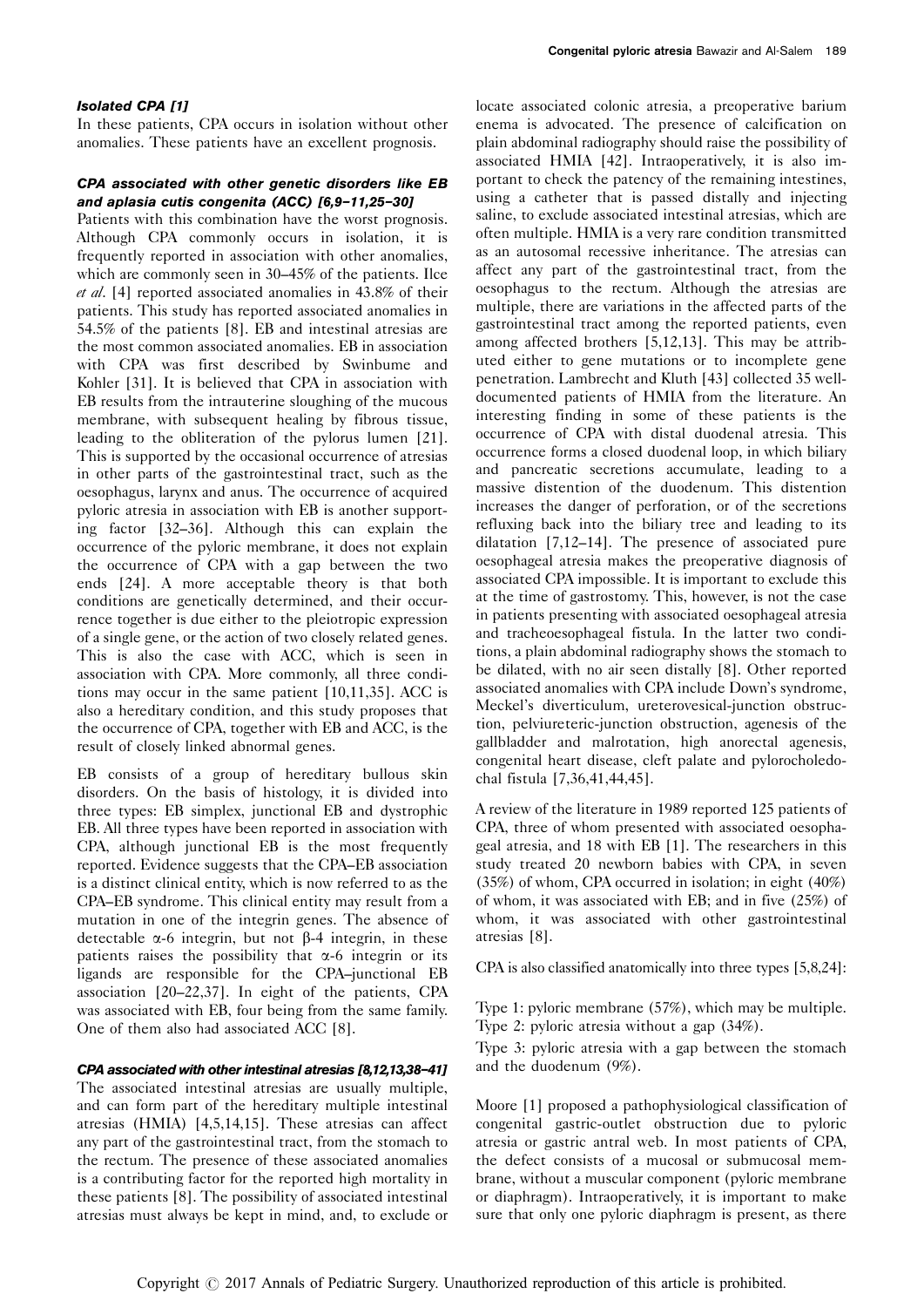may be multiple occurrences [\[8\]](#page-4-0). Less frequently, the pylorus is a fibrous string; else, a complete segmental defect may be present. CPA with a gap is the least common type.

### Clinical features

Infants with CPA usually present with nonbilious vomiting soon after birth, feeding difficulties and, sometimes, upper-abdominal distention. The upper-abdominal distention is secondary to the dilated stomach (Fig. 1). A history of polyhydramnios is present in the majority of these patients. A delayed diagnosis may lead to pulmonary aspiration, severe metabolic derangement and gastric perforation, all of which can be fatal. The presence of associated anomalies is a contributing factor for delayed diagnosis [\[8](#page-4-0)]. This must be kept in mind. Clinically, the presence of EB and or ACC can be detected. This evidence should raise the possibility of associated CPA, in those who present with nonbilious vomiting (Fig. 2). In patients with associated pure oesophageal atresia, the preoperative diagnosis of CPA

#### Fig. 1



A clinical photograph showing upper-abdominal distention, as a result of gastric dilatation in a patient with congenital pyloric atresia.

Fig. 2



Clinical photographs showing a newborn baby with epidermolysis bullosa and asplasia cutis congenita, associated with congenital pyloric atresia.

is difficult, as there is no gastrointestinal air. This must be kept in mind at the time of gastrostomy [\[8\]](#page-4-0). In patients with oesophageal atresia and distal tracheo-oesophageal fistula, the stomach appears dilated on plain abdominal radiography, with no air distally (Fig. 3). Patients with CPA and intestinal atresia involving the duodenojejunal junction have been reported [\[12,13](#page-4-0)]. This forms a closed duodenal loop that can dilate as a result of accumulation of pancreaticobiliary secretions and, sometimes, perforate. The diagnosis in these patients is usually made intraoperatively.

## Diagnosis

Congenital anomalies of the gastrointestinal tract are relatively common, but CPA is extremely rare, constituting less than 1% of all upper gastrointestinal atresias [\[1–5\]](#page-4-0). Commonly, it occurs as an isolated lesion, which presents with upper-abdominal distention and nonbilious vomiting. The familial occurrence of isolated CPA supports an autosomal recessive mode of inheritance [\[46,47\]](#page-5-0). CPA can be diagnosed antenatally by an ultrasound in the second trimester, which can show the presence of polyhydramnios, associated with a dilated stomach (single air-bubble) [\[11,48,49\]](#page-4-0) ([Fig. 4](#page-3-0)). The diagnosis of CPA is simple and can be made with a plain abdominal radiography. This classically shows a single large gastric air-bubble, and a gasless nondistended abdomen distally (single air-bubble) [\(Fig. 5\)](#page-3-0). The diagnosis can be confirmed by a barium meal, although it is often not necessary [\(Fig. 6](#page-3-0)). Reports of perforated pyloric webs are available. These show scanty gas distally in the gastrointestinal tract [\[50\]](#page-5-0). These are not simple to diagnose, and contrast enema or endoscopy may be





Preoperative abdominal radiography showing congenital oesophageal atresia with tracheo-oesophageal fistula and congenital pyloric atresia. Note the coiled nasogastric tube in the upper-oesophageal pouch and the dilated stomach, with no air distally.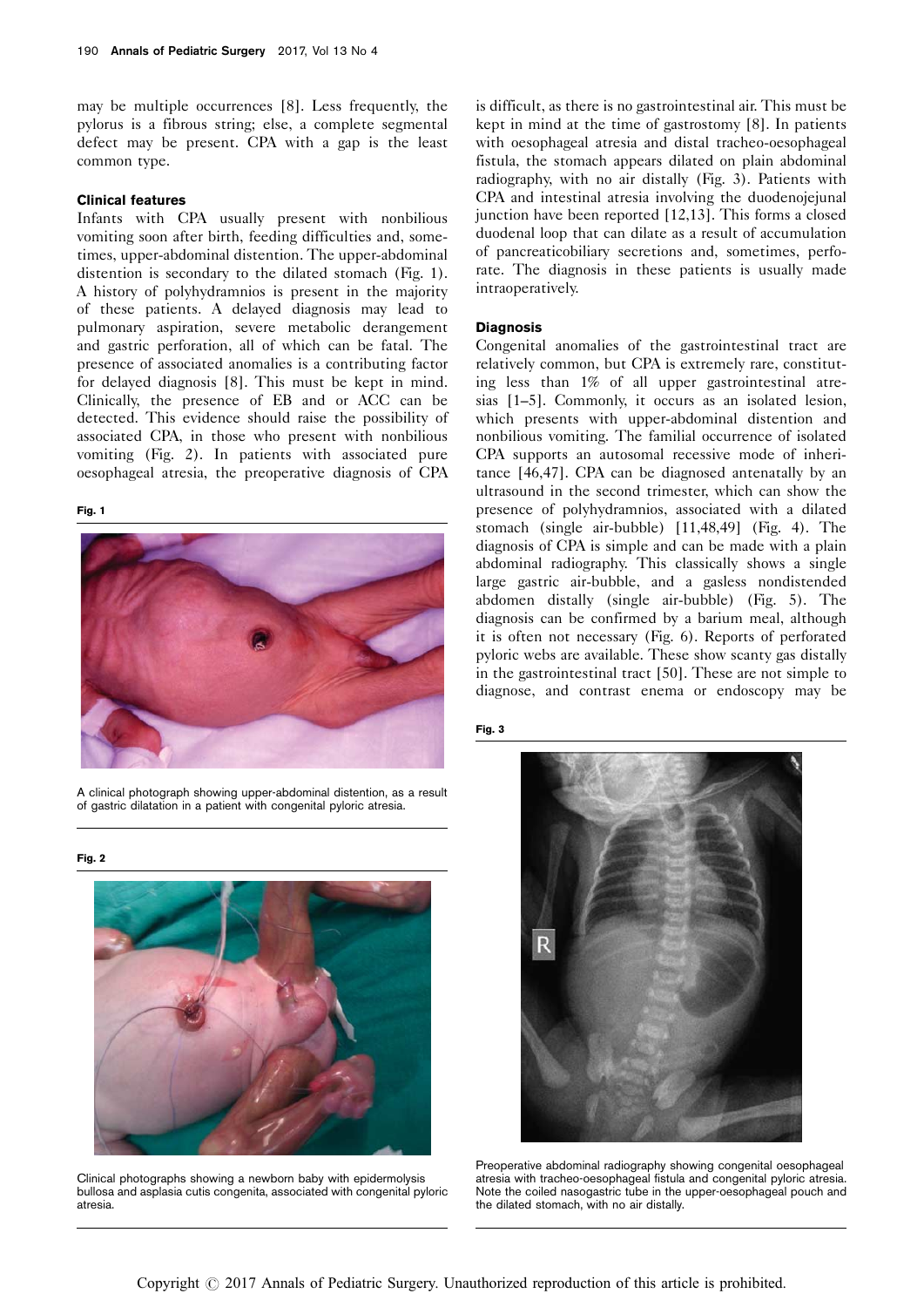<span id="page-3-0"></span>Fig. 4





An antenatal ultrasound showing a dilated stomach associated with polyhydramnios, suggestive of congenital pyloric atresia.

Fig. 5



Plain abdominal radiography showing a single large gastric air-bubble, with no air distally, diagnostic of congenital pyloric atresia.

necessary to confirm the diagnosis. In patients who are suspected to have associated multiple intestinal atresias, a contrast enema is done to locate or roll out associated colonic atresia. The presence of calcification in plain abdominal radiography should alert the physician to the possibility of associated multiple intestinal atresias [\[42,43](#page-5-0)]. It is important to inspect the whole intestines intraoperatively, to roll out associated intestinal atresia. The physician needs to ensure the patency of the remaining intestines through distally injected saline, also

Fig. 6



Upper contrast studies showing congenital pyloric atresia. Note the dilated stomach, with no contrast passing distally.

known as a saline test. The presence or absence of associated oesophageal atresia can be confirmed by passing a nasogastric tube. Neonatal gastric perforation is also a rare and unusual presentation of CPA, and these patients present with pneumoperitoneum.

## **Treatment**

The treatment of CPA involves surgical correction, and this depends on the type of pyloric atresia. Different procedures are followed, depending on the anatomic type. Pyloric atresias of types 1 and 2 include pyloric diaphragms and pyloric atresias without a gap. These are treated by the excision of the membrane and Heineke-Mikulicz or Finney pyloroplasty. Intraoperatively, it is important to make sure that only one pyloric diaphragm is present, as these manifestations can be multiple [\[8](#page-4-0)]. It is also important to check for the patency of the remaining intestines using saline injection, to exclude associated intestinal atresias, which are often multiple. For those with pyloric atresia with a gap, the treatment is pyloroduodenostomy. Dessanti et al. [\[51\]](#page-5-0) describe pyloricsphincter reconstruction for patients having CPA without a gap. Gastrojejunostomy should be avoided, as it is associated with high morbidity, including anastomotic ulcers. Gastrostomy should not be part of the operative treatment, but can be carried out in those with associated pure oesophageal atresia.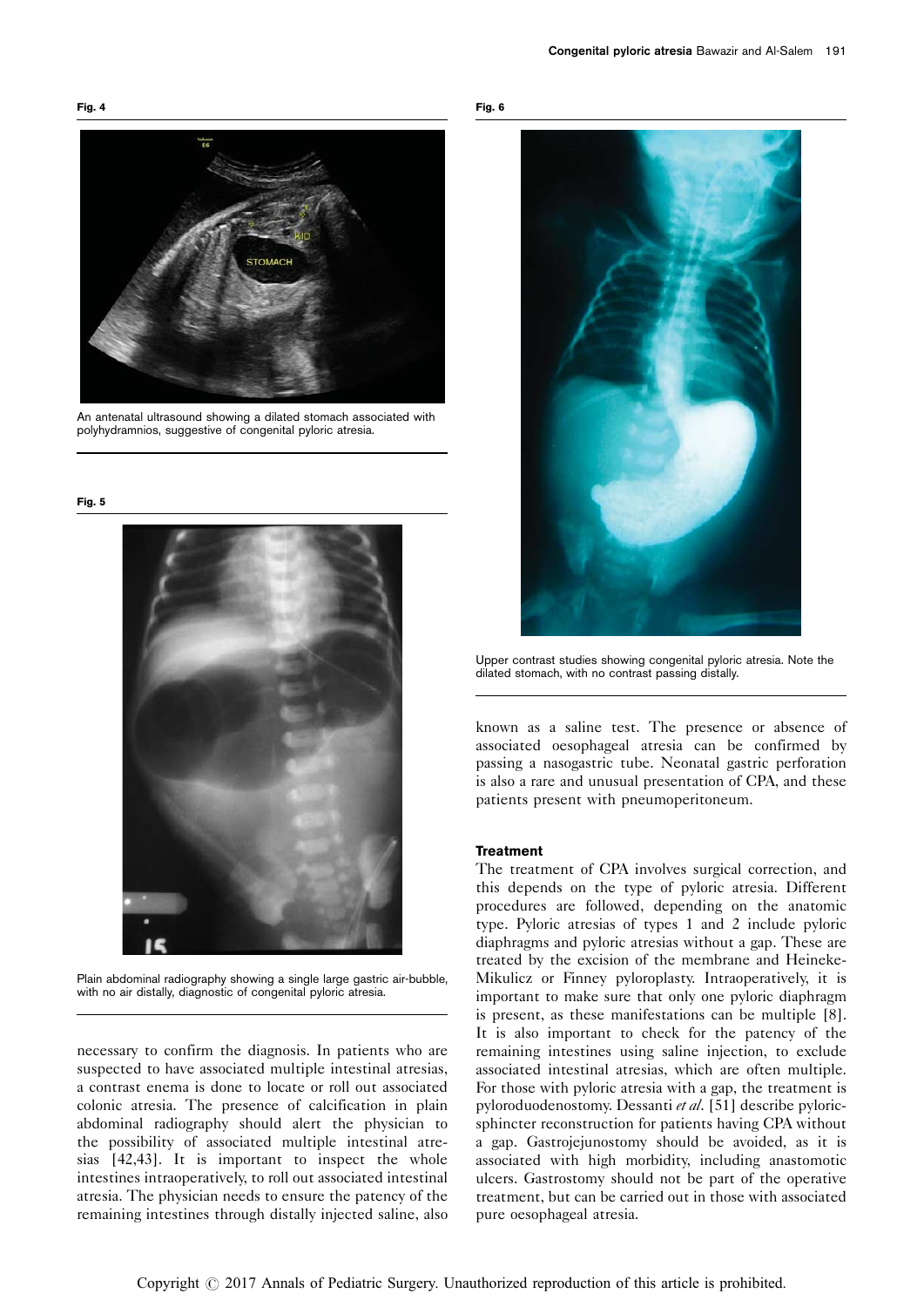<span id="page-4-0"></span>The association of CPA and EB has almost fatal outcomes. In consequence, surgeons advocate no surgical intervention for CPA in these patients [\[27\]](#page-5-0). Others feel that the association of CPA with EB should not preclude surgical treatment, as, recently, encouraging reports of survivors have surfaced, and new treatments of EB are being developed [25,45,52]. These patients usually die because of fatal infections with sepsis and severe electrolyte imbalance. The CPA–EB syndrome is a hereditary condition, which carries a 25% risk of recurrence in future siblings. This is important, and parents should undergo genetic counselling. This is specially so in this era, in which a prenatal diagnosis of CPA can be made as early as 10 weeks of gestation, and EB can be diagnosed by the electron microscopy of a foetoscopic skin biopsy [11,48,49].

## **Prognosis**

The prognosis of CPA is variable, depending on the presence or absence of severe associated anomalies [8,53]. The overall mortality is very high, exceeding 50%, but this is due to the high incidence of severe, and often fatal, associated anomalies. The prognosis of isolated pyloric atresia, and of pyloric atresia associated with other nonhereditary intestinal atresias, is excellent. Early diagnosis and surgery, together with neonatal supportive care, have significantly improved the survival rate in these patients. CPA associated with HMIA has a poor prognosis, and some of these patients may have an associated combined immunodeficiency syndrome. Recently a combined immunodeficiency syndrome was reported in patients with HMIA [\[38–40\]](#page-5-0). CPA, in association with HMIA, is universally fatal, as so far none of the reported patients have survived [7,13]. The cause of death in the majority of them was sepsis. The association of CPA and EB has a poor prognosis, and the majority of these patients die because of sepsis and dehydration. EB is generally a fatal disease, and the cause of death is sepsis and fluid loss. As a result of this, some surgeons advocate non-surgical intervention in those with EB associated with CPA [\[27](#page-5-0)]. Okoye et al. [16] and others feel that the association of CPA with EB should not preclude surgical treatment [16]. Recently, the use of steroids and phenytoin has been reported to give favourable results [20,35,52]. Prenatally, it is now possible to diagnose CPA on ultrasound, as early as 10 weeks, and EB can be also diagnosed by the electron microscopy of a foetal-skin biopsy, carried out at 19 weeks' gestation [11,48,49]. The decision regarding the prognosis and the continuance of that pregnancy, as well as future pregnancies, should be discussed with the parents, considering both the 25% risk of recurrence and the encouraging results with EB, using phenytoin and steroids.

In conclusion, CPA is a very rare malformation that can be familial and inherited as an autosomal recessive. It can either occur as an isolated lesion with an excellent prognosis, or be associated with other genetically determined conditions, such as EB and/or ACC. Its occurrence in association with other intestinal atresias is interesting and must be kept in mind. These atresias can affect any part of the gastrointestinal tract, from the oesophagus to the rectum. Whereas the managemnet of CPA is simple,

the managment of associated intestinal atresias is more complex. Every case should be managed individually. The overall prognosis of CPA, however, is still poor, and this is due to the frequent – and often fatal – associated anomalies.

#### Conflicts of interest

There are no conflicts of interest.

#### References

- Moore CM. Congenital gastric outlet obstruction. J Pediatr Surg 1989; 24:1241–1246.
- 2 Kume K, Ikeda K, Hayashida Y, Naito K, Teraoka H, Nishibayashi Y, Nagai N. Congenital pyloric atresia: a report of three cases and review of the literature. J Jpn Soc Pediatr Surg 1980; 16:259-268.
- 3 Bronsther B, Nadeau MR, Abrams MW. Congenital pyloric atresia. A report of three cases and a review of the literature. Surgery 1971; 69:130–136.
- 4 Ilce BZ, Erdogan E, Kara C, Celayir S, Sarimurat N, Senyüz OF, Yeker D. Pyloric atresia: 15-year review from a single institution. J Pediatr Surg 2003; 38:1581–1584.
- Al-Salem A, Nawaz A, Matta H. Congenital pyloric atresia: the spectrum. Int Surg 2002; 87:147–151.
- 6 Nawaz A, Matta H, Jacobsz A, Al-Salem A. Congenital pyloric atresia and junctional epidermolysis bullosa: a report of two cases. Pediatr Surg Int 2000; 16:206–208.
- Sencan A, Mir E, Karaca I, Günşar C, Sencan A, Topçu K. Pyloric atresia associated with multiple intestinal atresias and pylorocholedochal fistula. J Pediatr Surg 2002; 37:1223–1224.
- 8 Al-Salem AH, Abdulla MR, Kothari MR, Naga MI. Congenital pyloric atresia, presentation, management, and outcome: a report of 20 cases. J Pediatr Surg 2014; 49:1078–1082.
- 9 Tomá P, Mengozzi E, Dell'Acqua A, Mattioli G, Pieroni G, Fabrizzi G. Pyloric atresia: report of two patients (one associated with epidermolysis bullosa and one associated with multiple intestinal atresias). Pediatr Radiol 2002; 32:552–555.
- 10 Carmi R, Sofer S, Karplus M, Ben-Yakar Y, Mahler D, Zirkin H, Bar-Ziv J. Aplasia cutis congenita in two sibs discordant for pyloric atresia. Am J Med Genet 1982; 11:319–328.
- 11 Achiron R, Hamiel-Pinchas O, Engelberg S, Barkai G, Reichman B, Mashiach S. Aplasia cutis congenita associated with epidermolysis bullosa and pyloric atresia: the diagnostic role of prenatal ultrasonography. Prenat Diagn 1992; 12:765–771.
- 12 Al-Salem AH. Pyloric atresia associated with jejunal and duodenal atresia and duplication. Pediatr Surg Int 1999; 15:512–514.
- 13 Al-Salem AH, Qaissruddin S, Varma KK. Pyloric atresia associated with intestinal atresia. J Pediatr Surg 1997; 32:1262-1263.
- 14 Snyder CL, Mancini ML, Kennedy AP, Amoury RA. Multiple gastrointestinal atresias with cystic dilatation of biliary ducts. Pediatr Surg Int 2000; 16:211–213.
- 15 Chittmittrapap S. Pyloric atresia associated with ileal and rectal atresias. Pediatr Surg Int 1989; 3:426–430.
- 16 Okoye BO, Parikh DH, Buick RG. Pyloric atresia: five new cases, a new association, and a review of the literature with quidelines. J Pediatr Surg 2000; 35:1242–1245.
- 17 Tandler J. Zur Entwicklungsegeschichte des menschlichen Duodenum im fruhen embryonens stadium [On the developmental history of the human duodenum in the early embryonic stage]. Gerenbaur Morph Gahng 1900; 29:187–216.
- 18 Lowe JH, Bernard CN. Congenital intestinal atresia: observations on its origin. Lancet 1953; 269:1065–1067.
- 19 Weber M. Hemidesmosome deficiency of gastrointestinal mucosa, demonstrated in a child with Herlitz syndrome and pyloric atresia. Acta Derm Venereol 1987; 67:360–362.
- 20 Hayashi AH, Galliani CA, Gillis DA. Congenital pyloric atresia and Junctional epidermolysis bullosa: a report of longterm survival and a review of the literature. J Pediatr Surg 1991; 26:1341–1345.
- 21 Chang CH, Perrin EV, Bove KE. Pyloric atresia associated with epidermolysis bullosa: special reference to pathogenesis. Pediatr Pathol 1983; 1:449–457.
- 22 Bar-Maor JA, Nissan S, Nero S, Pyloric atresia. J Med Genet 1972:  $9.70 - 72.$
- 23 Olsen L, Grotte G. Congenital pyloric atresia: report of a familial occurrence. J Pediatr Surg 1976; 11:181–184.
- 24 Al-Salem AH. Congenital pyloric atresia and associated anomalies. Pediatr Surg Int 2007; 23:559–563.
- 25 Alam-Sahebpoor A, Ghaffari V, Shokoohi L. Pyloric atresia associated with epidermolysis bullosa: a report of 4 survivals in 5 cases. Iran J Pediatr 2007; 17:369–374.